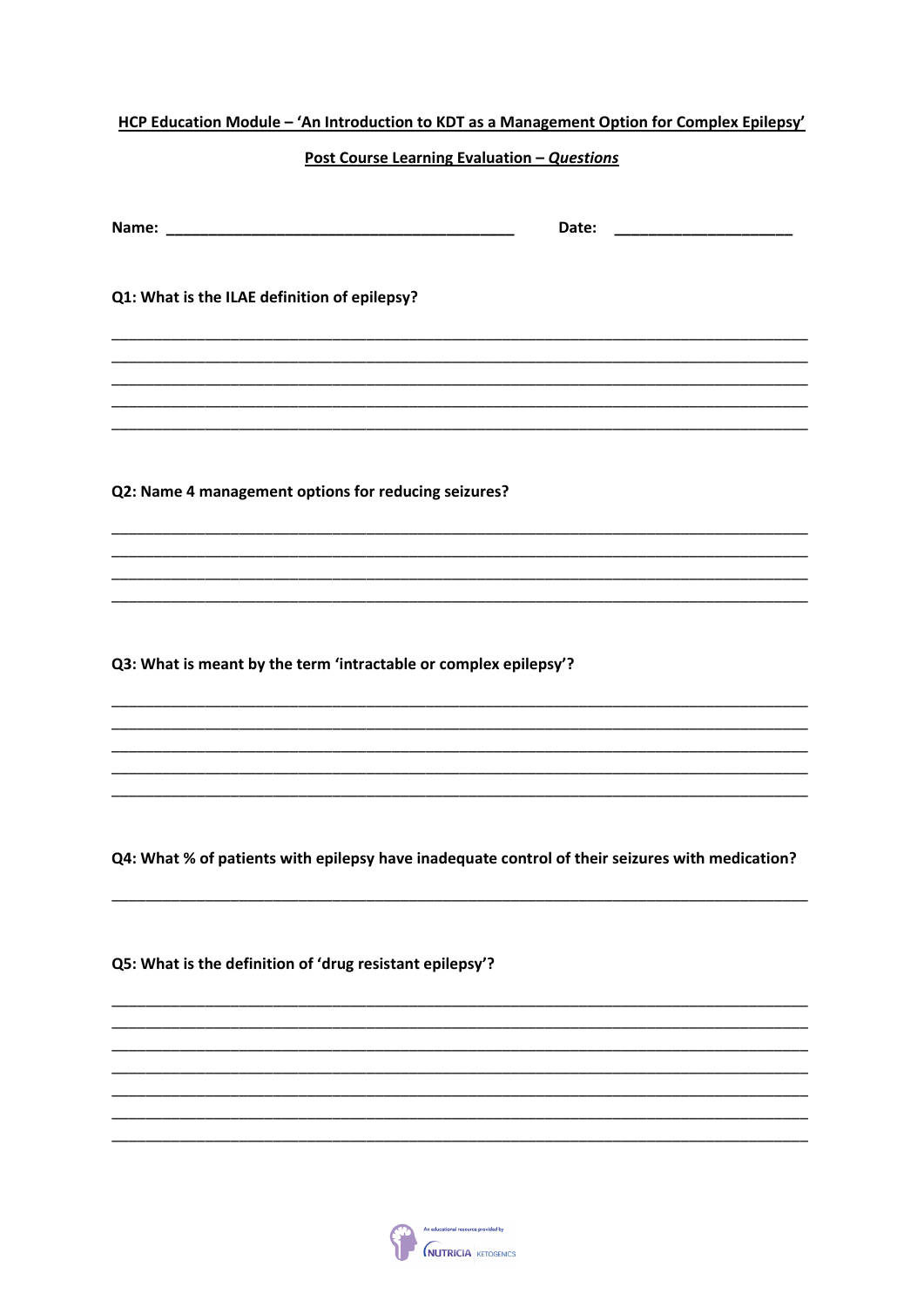Q6: A Cochrane review in 2016 found what % of patients experience what % reduction in seizures after starting a ketogenic diet?

Q7: A meta-analysis by Henderson et al in 2006 showed what % of patients experienced complete seizure freedom?

Q8: What are the recommendations of NICE guideline 137 regarding referral to a tertiary centre for KDT?

Q9: Name 4 diagnoses recommended by Kossoff's International Ketogenic Diet Study Group in 2018 to be offered KDT earlier?

Q10: What % energy comes from fat in the Classical KD?

Q11: In the MCT KD what % fat comes from MCT?

Q12: In the Modified KD carbohydrate intake is restricted to what range in grams?

Q13: What are the 2 dietary aims of the Low Glycaemic Index Treatment?

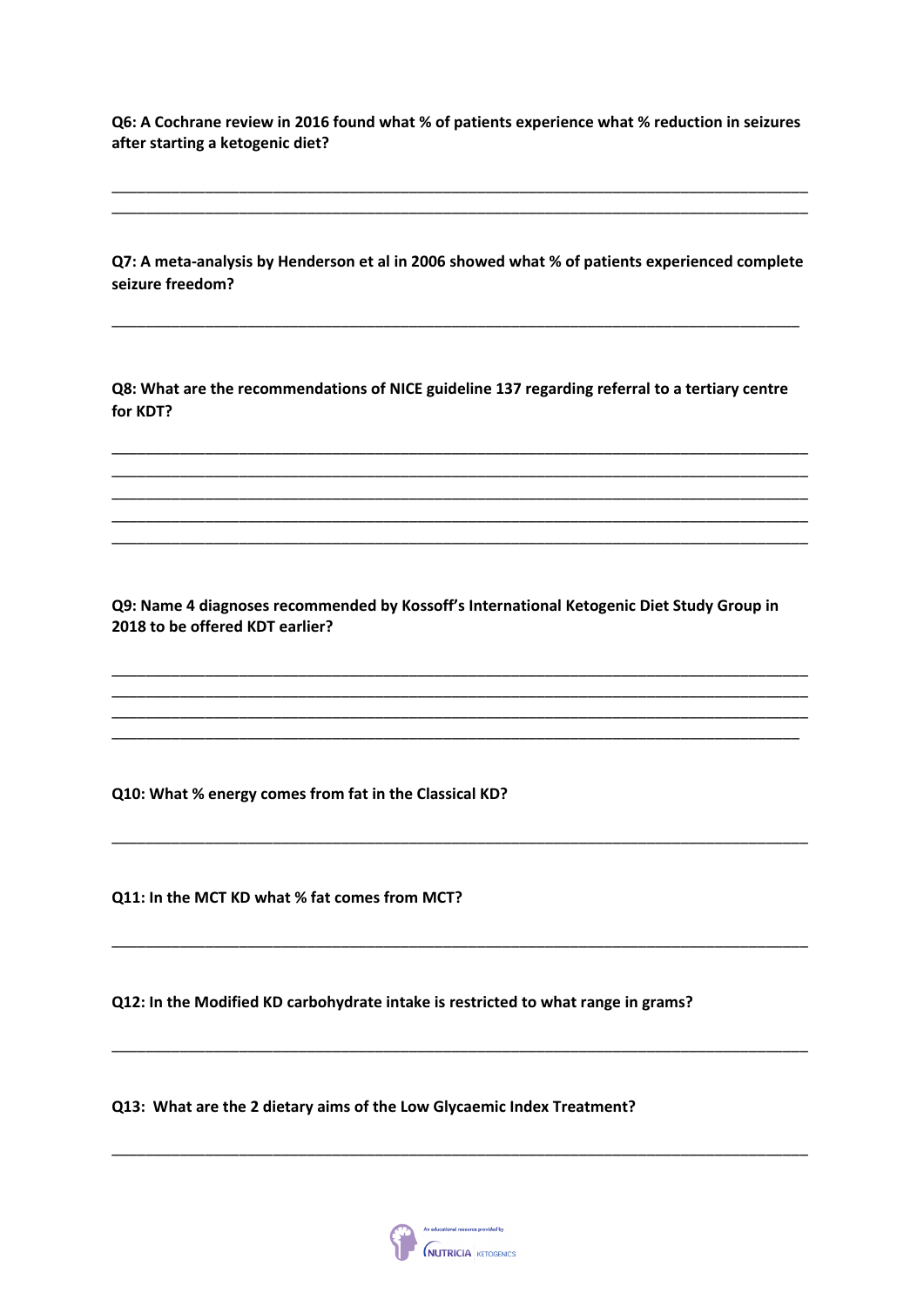Q14: In basic terms how is KDT thought to work?

Q15: Name one contraindication for KDT?

Q16: What is the term given to the symptoms of nausea, fatigue and headache that may be experienced for the first few days of KDT?

Q17: Name 2 side effects of KDT that can be easily managed?

Q18: What is an uncommon side effect of KDT and how can it be prevented?

Q19: List 2 ways KDT is monitored on a daily basis?

Q20: List 3 ways KDT is monitored on an ongoing basis?

Q21: In addition to seizure control list 3 quality of life benefits KDT can offer?

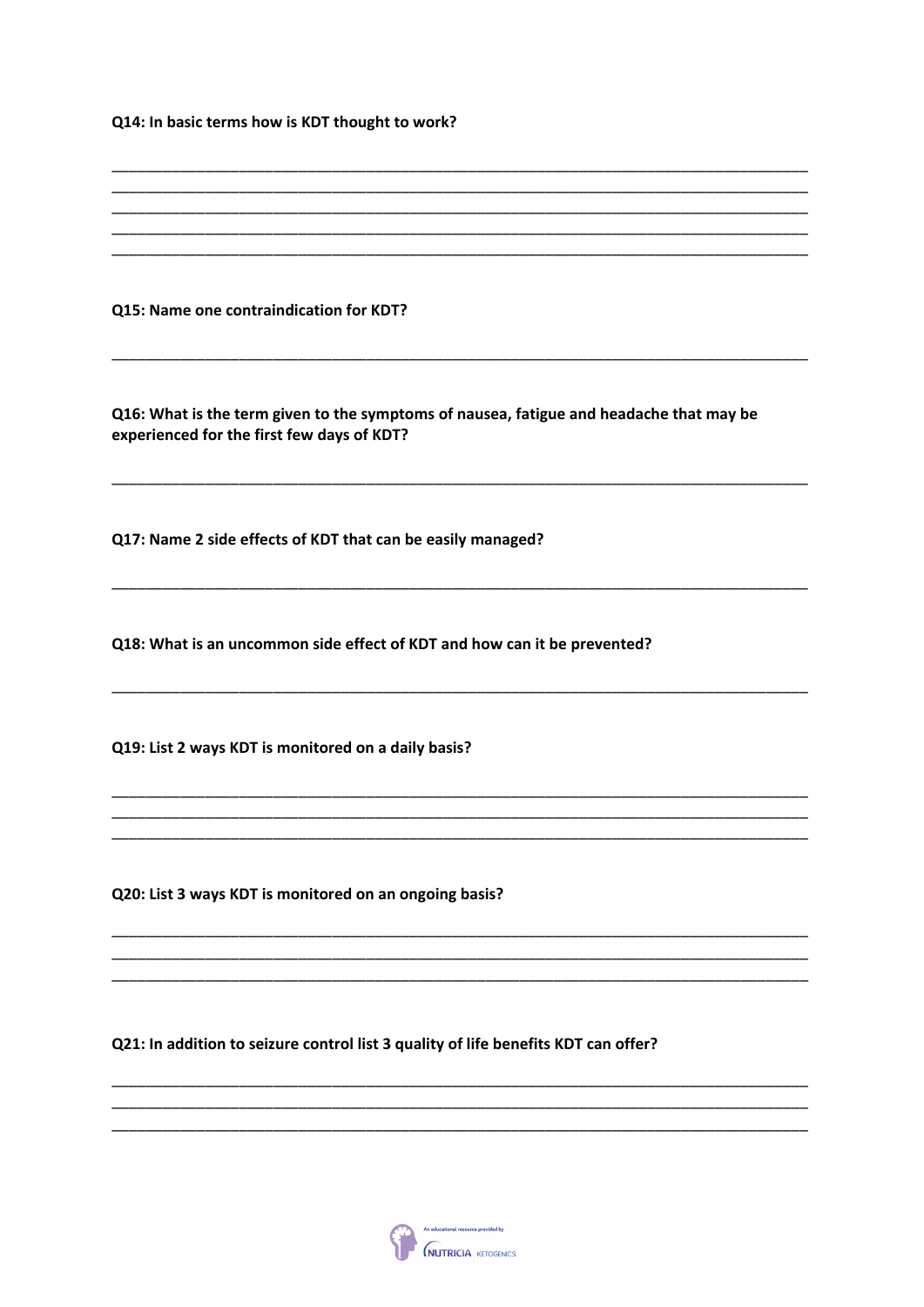Q22: Name 4 common aims for those trialling KDT?

Q23: Generally, how long is a trial of KDT?

Q24: After what period of time is weaning off KDT considered?

Q25: What is the key consideration for medications such as antibiotics and pain relief?

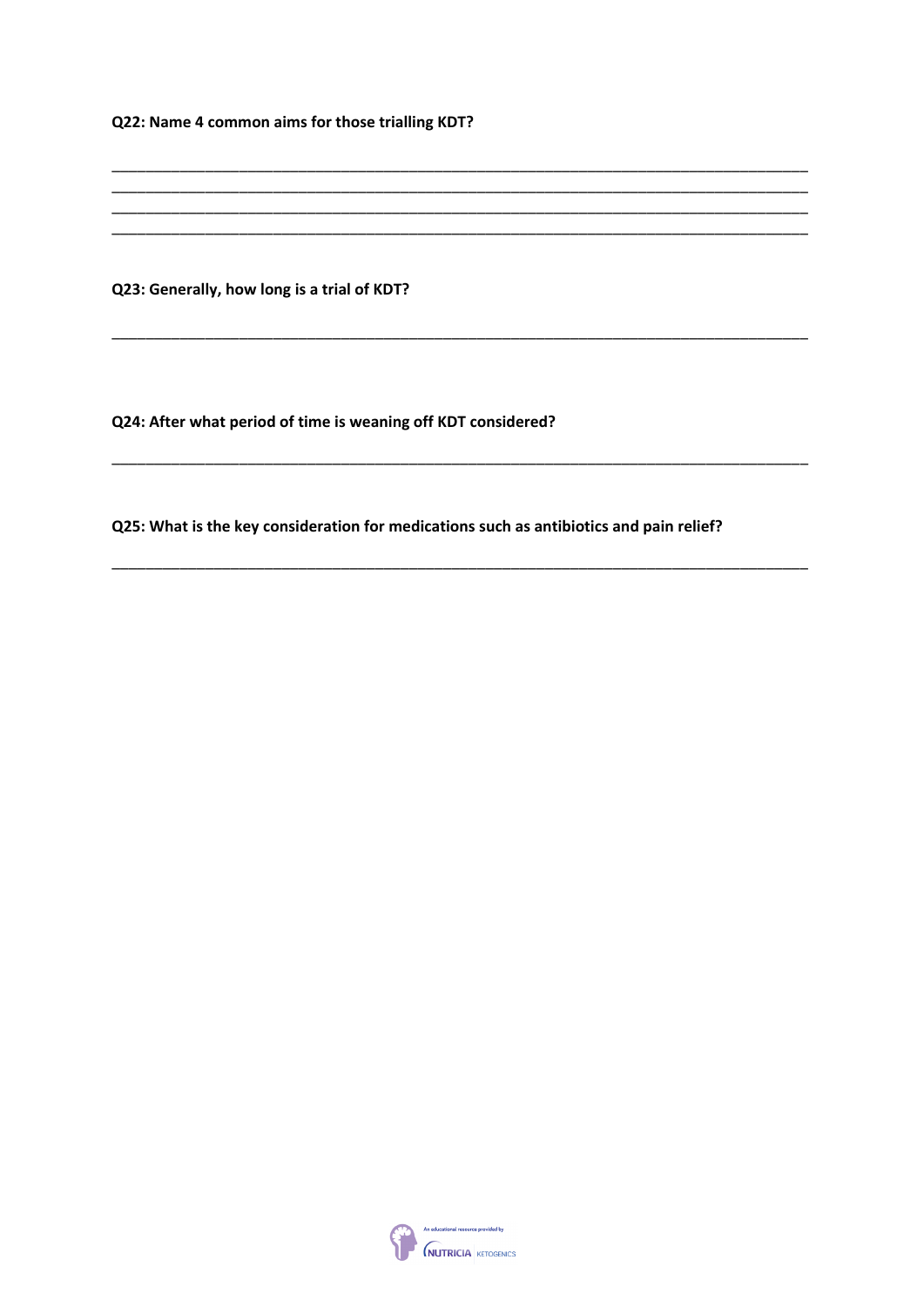## **HCP Education Module – 'An Introduction to KDT as a Management Option for Complex Epilepsy'**

## **Post Course Learning Evaluation - Answers**

#### **Q1: What is the ILAE definition of epilepsy?**

• A disease of the brain whereby at least 2 unprovoked (or reflex) seizures have occurred >24h apart

#### **Q2: Name 4 management options for reducing seizures?**

- Anti Seizure Medication (ASMs)
- Epilepsy Surgery
- Vagal Nerve Stimulation (VNS.
- Ketogenic Diet Therapy (KDT)
- Deep Brain Stimulation (DBS)
- Transcranial Magnetic Stimulation (TMS)

## **Q3: What is meant by the term 'intractable or complex epilepsy'?**

• epilepsy is a seizure disorder in which a patient's seizures fail to come under control with AEDs

# **Q4: Approximately what % of patients with epilepsy have inadequate control of their seizures with medication?**

• 36%

#### **Q5: What is the definition of 'drug resistant epilepsy'?**

• the failure of adequate trials of 2 tolerated, appropriately chosen ASMs

## **Q6: A Cochrane review in 2016 found what % of patients experience what % reduction in seizures after starting a ketogenic diet?**

• >50% of patients experience >50% reduction in seizures after starting a KDT

**Q7: A meta-analysis by Henderson et al in 2006 showed what % of patients experienced complete seizure freedom?**

• 25%

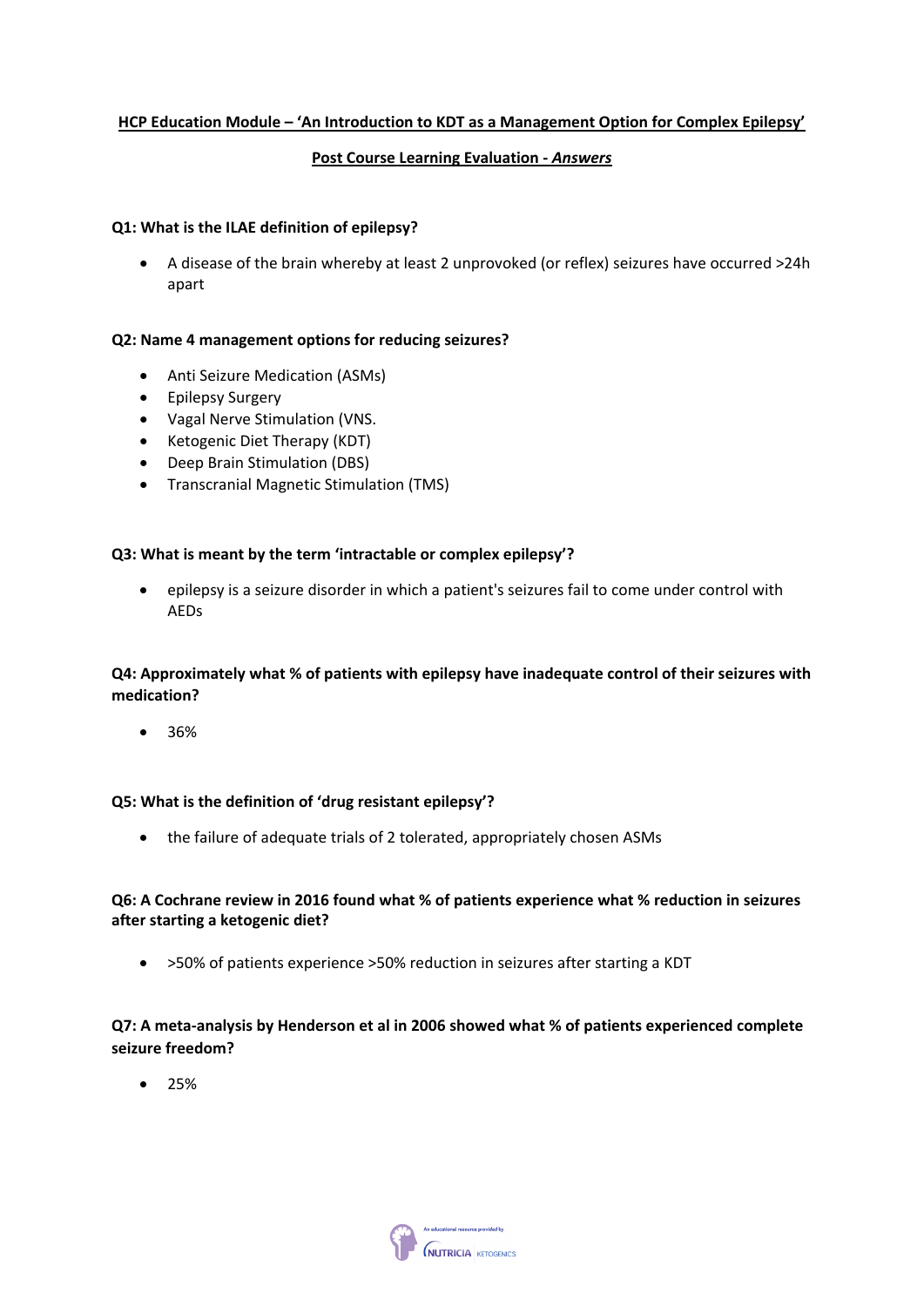# **Q8: What are the recommendations of NICE guideline 137 regarding referral to a tertiary centre for KDT?**

• Refer children and young people with epilepsy whose seizures have not responded to 2 or more appropriately prescribed ASMs to a tertiary paediatric epilepsy specialist for consideration of the use of KDT

# **Q9: Name 4 diagnoses recommended by Kossoff's International Ketogenic Diet Study Group in 2018 that could benefit from being offered KDT earlier?**

- Glut 1 deficiency syndrome
- Pyruvate dehydrogenase deficiency (PDHD)
- Infantile spasms
- Lennox-Gastaut syndrome
- Dravet syndrome
- Doose syndrome (myoclonic-astatic epilepsy)
- Status Epilepticus
- FIRES (febrile infection-related epilepsy syndrome)
- Angelman syndrome
- Ohtahara syndrome
- Tuberous sclerosis complex
- Rett syndrome
- Children receiving only formula (infants or enterally fed patients)
- Mitochondrial disorders

# **Q10: What % energy comes from fat in the Classical KD?**

• 80-90%

#### **Q11: In the Medium Chain Triglyceride (MCT) KD what % fat comes from MCT?**

• 45%

#### **Q12: In the Modified KD carbohydrate intake is restricted to what range in grams?**

• 10 -30g

#### **Q13: What are the 2 dietary aims of the Low Glycaemic Index Treatment?**

• High fibre and high fat

#### **Q14: How is KDT basically thought to work?**

• KDT aims to mimic the effect of fasting/starvation whereby our bodies use fat instead of carbohydrate as the main energy source. In the KDT fat is used as the main energy source; and when combined with a low carbohydrate intake will cause your body to produce ketones. Ketones are thought to have an anti-seizure effect

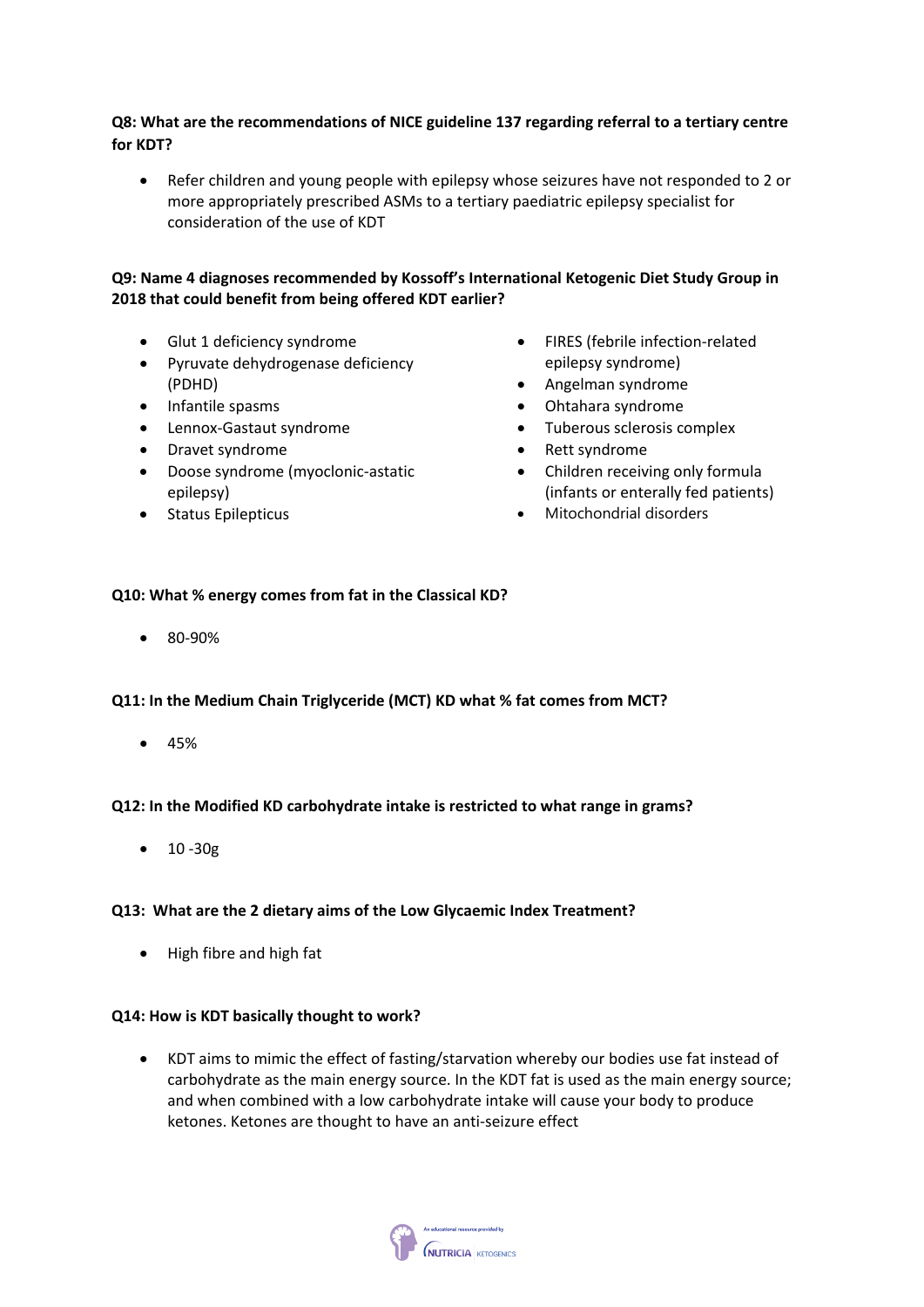#### **Q15: Name one contraindication for KDT?**

• Fatty acid oxidation disorders (FAODs)

# **Q16: What is the term given to the symptoms of nausea, fatigue and headache that may be experienced for the first few days of KDT?**

• Keto Flu

## **Q17: Name 2 side effects of KDT that can be easily managed?**

• Constipation, diarrhoea or reflux

## **Q18: What is an uncommon side effect of KDT and how can it be prevented?**

• Renal stones, encourage adequate fluid intake

## **Q19: List 2 ways KDT is monitored on a daily basis?**

• ketone/glucose readings & seizure diary

#### **Q20: List 3 ways KDT is monitored on an ongoing basis?**

- Dietary intake
- Changes in seizure control
- Growth
- Triglyceride and cholesterol profiles
- Blood tests to check vitamin and mineral status
- Bone health scans
- Kidney scans to check for stones

#### **Q21: In addition to seizure reduction list 3 quality of life benefits KDT can offer?**

- Improved levels of alertness and concentration
- Improved sleep/better quality sleep
- Improved changes in behaviour or communication
- Increase in energy levels
- Shorter recovery time from seizures
- Less intense seizures